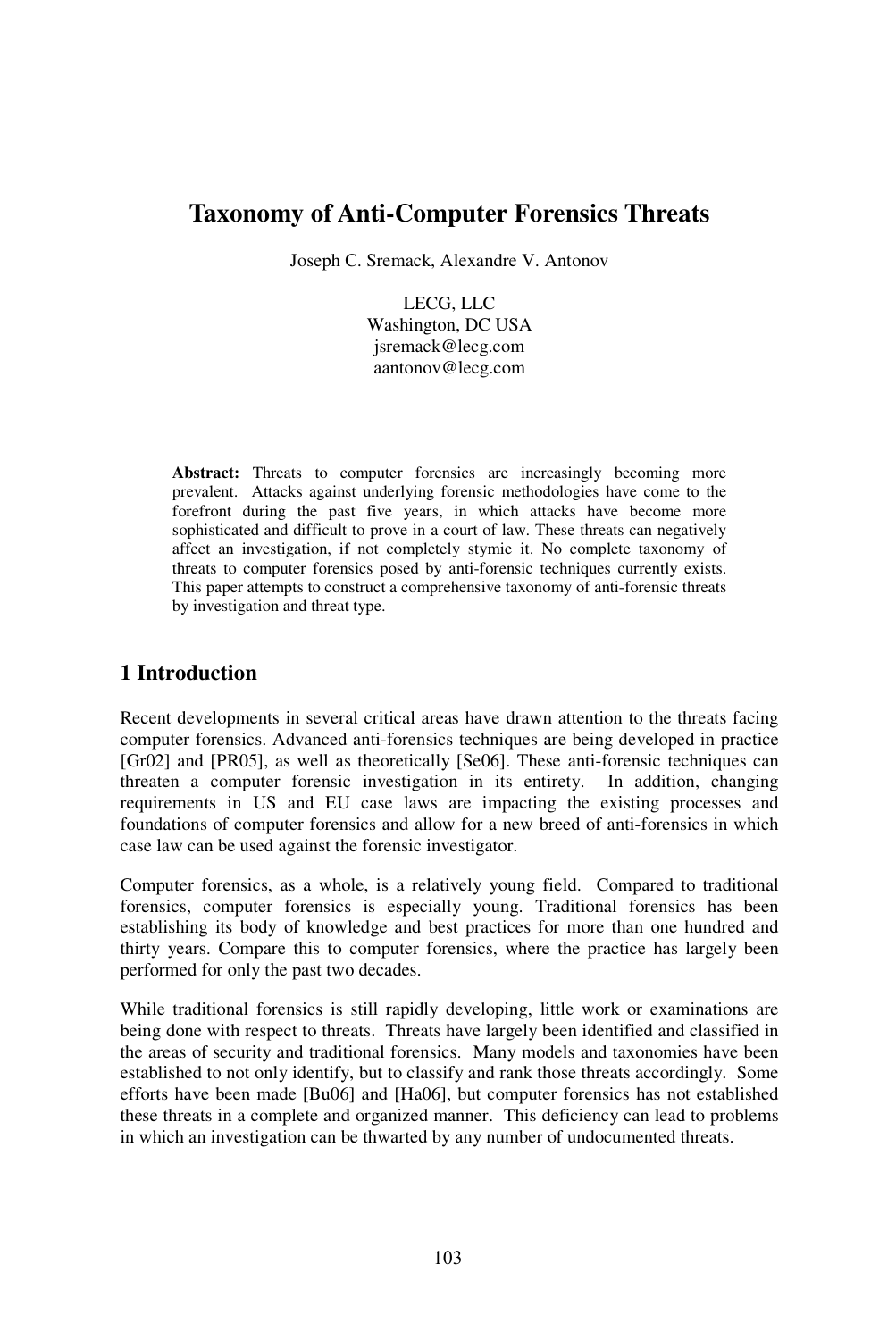The threats facing computer forensics are multi-faceted. Legal, technical, and physical factors must all be considered with respect to the threats. The combination of these factors must all be considered with respect to the threats. factors differs from the mostly technical threats accounted for by security threat models. In addition, threats in computer forensics differ based on the jurisdiction(s) in which an investigation takes place. Differing case law and other jurisprudence factors means that a threat facing a solely US-based investigation may or may not apply to an international investigation.

In addition to the threats differing, the types of investigations can differ. Three major types of investigations are performed: internal, criminal, and civil. Internal types of investigations are performed: internal, criminal, and civil. investigations are performed outside of a court of law and are typically performed within a single organization to respond to some event. Criminal investigations are performed when prosecuting one or parties for a criminal offense. Civil investigations are performed within the realm of a court of law, but they are conducted in order to settle a civil dispute rather than for prosecution. Threats, for each of these investigation types, differ according to the requirements for proof and what constitutes proper evidence.

In this paper, a taxonomy of threats to computer forensics is developed. To achieve this, threats to computer forensics are defined based on the multitude of factors and types of investigation. Since the threats are specific to each combination, a general taxonomy is developed. Practical considerations for applying this taxonomy are then shown. Section 2 discusses the overall requirements for computer forensic investigations. Section 3 briefly outlines the three types of computer forensic investigations and how they differ. Section 4 discusses the current state of anti-forensics, and how practitioners and theoreticians are developing techniques and approaches to defeating forensic techniques. Section 5 is the taxonomy of anti-forensic threats. Section 6 provides a case study that highlights several of the threats. Section 7 provides concluding remarks and future work on this topic.

### **2 Computer Forensic Investigation Requirements**

Most computer forensic investigations follow a general structure. The first phase of every investigation is preparation. This phase establishes the overall plan for acquisition and analysis to ensure that all data are completely and correctly acquired. The next phase is collection, in which all data are acquired. Analysis is then performed against the collected data. Finally, the presentation phase is performed in order to present the analysis in a clear manner to the adjudicating body (court of law or otherwise). This section outlines the general requirements for each phase and the overall investigation.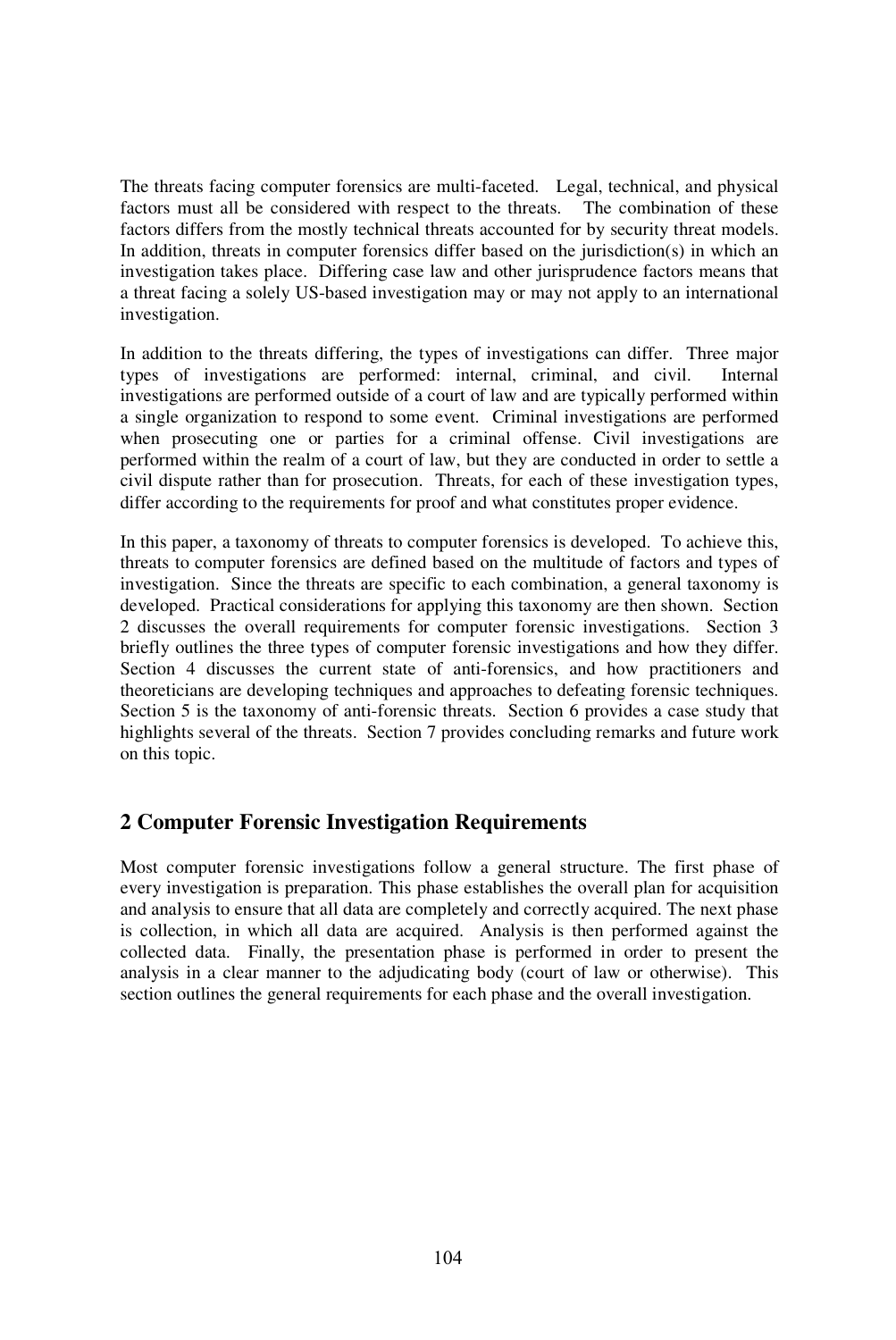#### **2.1 Preparation Phase Requirements**

The preparation phase includes all steps necessary to ensure that a complete and correct investigation is performed. This entails accounting for all data that should be acquired, the analysis that is expected to be performed, and how the findings should be presented. This stage is critical and often begins based on nature of the event. For example, a hacked database server would lead an investigator to capture all evidence related to accessing the database server.

There are five requirements for the preparation phase. The first requirement is that the full scope of the investigation be understood. Understanding the scope of the full scope of the investigation be understood. investigation consists of learning the timeline of events leading up to, occurring during, and occurring after the incident or event of interest. This information can arise from system documentation, legal documentation, and/or verbal discussions. The second requirement is the interview process in which all pertinent and accurate information is received relevant stakeholders and witnesses. The number of witnesses and stakeholders varies based on the investigation, where it could be a single person or consist of tens to hundreds of people. From the information gained through interviews and background material, the next requirement is to determine all data points that need to be acquired and how they are to be acquired. Next, the means for analysis must be determined. The analysis may be a simple keyword search across a single hard drive, or it may be complex steganalysis. While the analysis plan may change once the data has been acquired, setting up an analysis plan *a priori* is helpful in organizing and streamlining the analysis. Finally, the venue for presenting the analysis findings must be known. The analysis may need to be presented in court, or it may only be shared internal to a company. Each venue has its own requirements for rigor and presentation, and the analysis should be aligned with those requirements.

#### **2.2 Collection Phase Requirements**

The collection phase involves acquiring all data and verifying that the data were properly and fully acquired. There are four main collection phase requirements. The first is that all relevant data be acquired. The second is that the acquired data be verified through some means, such as matching hash values. The third is that the entire process be fully documented. Finally, chain of custody must be maintained and demonstrated through documentation.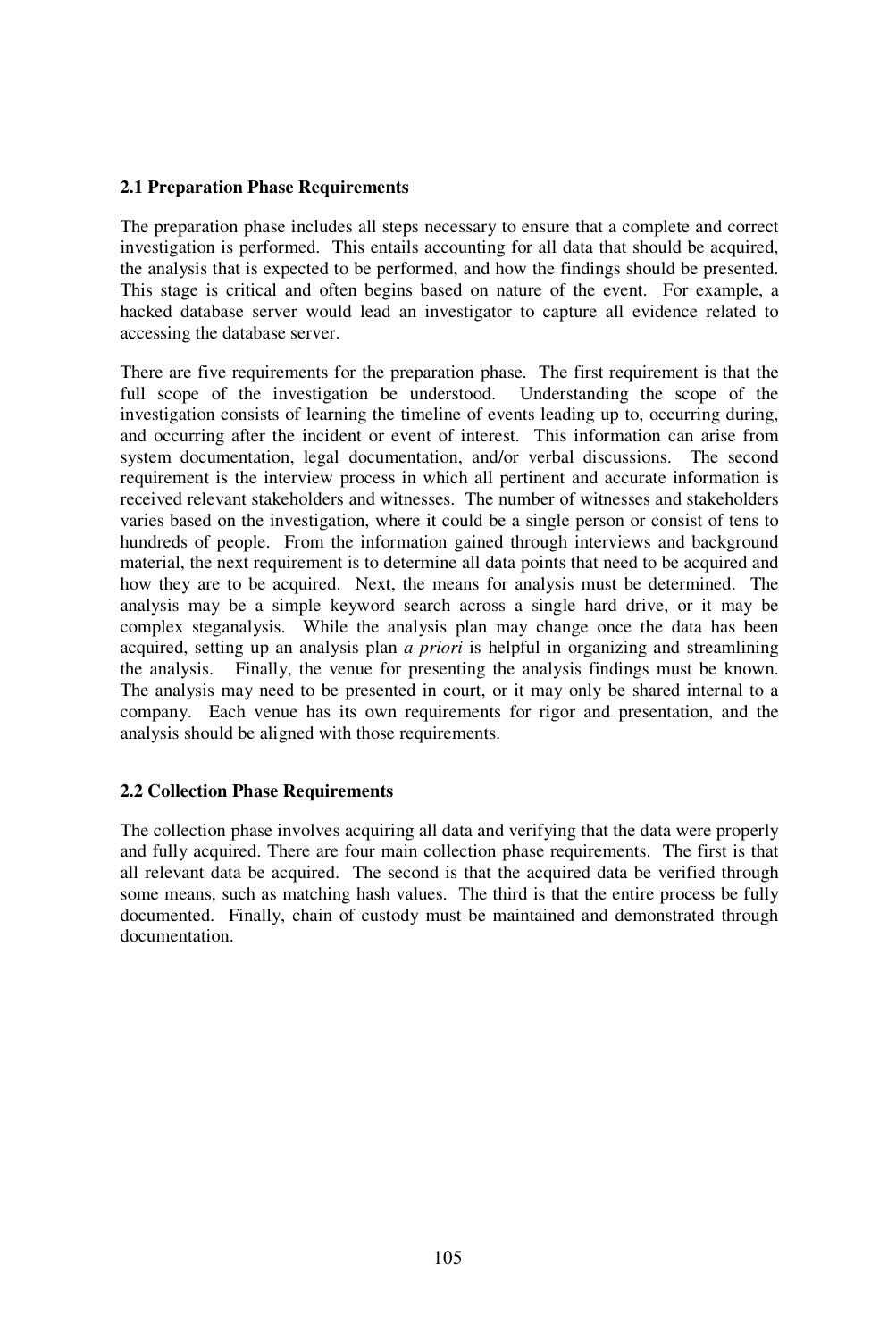The analysis phase is where all data are analyzed based on the investigation plan. The analysis phase consists of six major requirements. The analysis, most importantly, must be performed completely and accurately. The second requirement corresponds to the first; evidence should be cross-verified with other evidence, where appropriate. For example, router log entries should be cross-verified with file server logs. Industry best practices should be employed. Fourth, court-tested tools and techniques should be employed over novel or otherwise untested tools and techniques. The entire process should be documented, and finally, chain of custody must be maintained.

#### **2.4 Presentation Phase Requirements**

The presentation phase involves culling the relevant data and assembling in a logical manner to present to the adjudicating body. The presentation phase requires that all relevant information be presented clearly and that the analysis conform to the rules of admissibility of the adjudicating body.

#### **2.5 Overall Investigation Requirements**

All phases of an investigation must be performed so that the following requirements are met:

- Follows rules of admissibility
- Findings are convincing and based on court-tested industry best practices
- Full process is documented
- Performed in a reasonable amount of time

# **3. Types of Computer Forensic Investigations**

Three main types of computer forensic investigations exist: internal, criminal, and civil. These types all have different purposes and levels of required rigor. Internal investigations are performed outside of a court of law and are typically performed within a single organization to respond to some event. Criminal investigations are performed when prosecuting one or parties within a court of law. Civil investigations are performed within the realm of a court of law, but they are conducted in order to settle a dispute rather than for prosecution. All three types try to answer the following questions:

- 1. Who (e.g., who were the sources of the event?)
- 2. What (e.g., what exactly was the event?)
- 3. Where (e.g., on what systems and at what locations did the event occur?)
- 4. When (e.g., what is the timeline of events?)
- 5. How (e.g., what conditions allowed the event to occur?)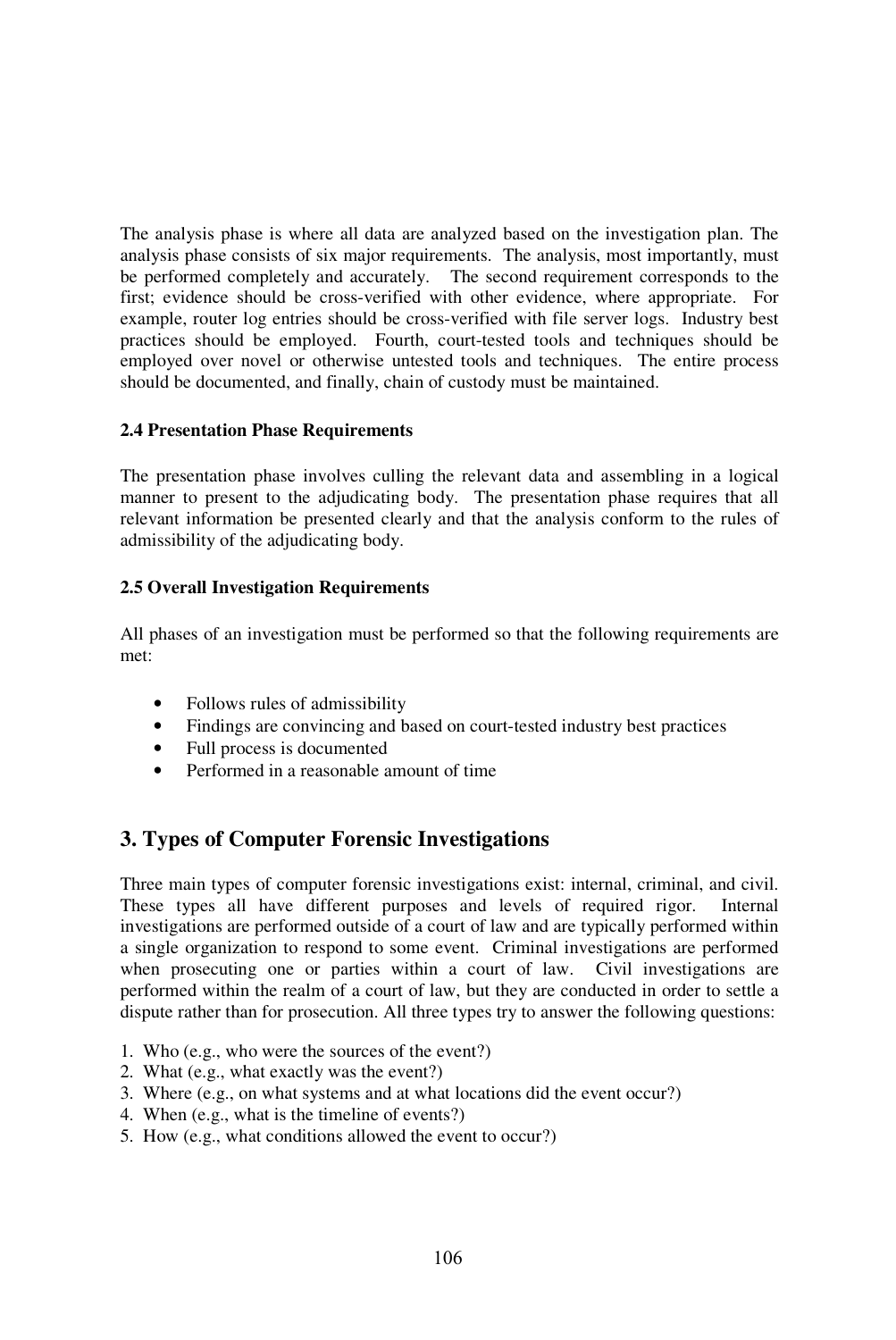Internal investigations are typically performed in order to resolve an event outside of a court of law. The rigor required for collecting and analyzing evidence for an internal investigation is less, because the requirements for evidence is based solely on the interested party and no other third parties. The first goal is to determine the cause(s) and source(s) of the event. The next goal depends on the event. Containment and source $(s)$  of the event. The next goal depends on the event. remediation may be all that is required of the investigation if the event is small and does not require disclosure. In other instances, determining the exact source of the event is the prime objective. Companies operating in the State of California - online or otherwise - must disclose all hacker incidents that may affect customer information [Ca02]. In cases such as this, which affect customer records or may later require legal intervention, greater care must be given. The full scope of the event must be determined and reported accordingly.

Criminal investigations are presented to a court of law and require that the evidence prove, beyond a shadow of a doubt, the source(s) of the event. A criminal investigation's findings cannot leave any doubts as to who committed the crime and how. These cases are handled by law enforcement professionals.

Civil investigations are also presented to a court of law for adjudication. There are two main differences between civil and criminal investigations. First, criminal cases involve a party(ies) having broken a societal law, whereas civil cases allow citizens to protect their individual rights in court. This difference is telling with respect to the length of the investigation and the types of evidence involved. Second, civil cases only require a preponderance of evidence, instead of the criminal cases' requirement of being proven beyond a shadow of a doubt.

### **4. Anti-Forensics**

Anti-forensics is the practice of thwarting a proper forensic investigation. Any activity that intentionally aims to deceive or impede the forensic analysis is classified as antiforensics. There are two classes of threats posed by anti-forensics: threats to digital evidence and threats to the legal process.

Anti-forensics is typically considered from a digital evidence perspective. The four main types of threats to digital evidence are data preservation, data counterfeiting, data hiding, and data destruction. There are two main subclasses of threats to digital evidence: physical and technical. From a technical perspective, data hiding and data destruction techniques have existed for some time in the hacker community, e.g. log deletion. In 2002, the first paper was published on intentionally deleting data to avoid detection by a well-known forensics software [1]. Data preservation is the process of ensuring that no forensic evidence is created, be they newly created evidence or the alteration of existing evidence. These techniques have been published recently in which software are loaded into memory for execution and are subsequently wiped from memory upon completion [2]. Data counterfeiting is the process of creating false and/or misleading data. These techniques have been known for many years and include techniques as simple as creating false log entries.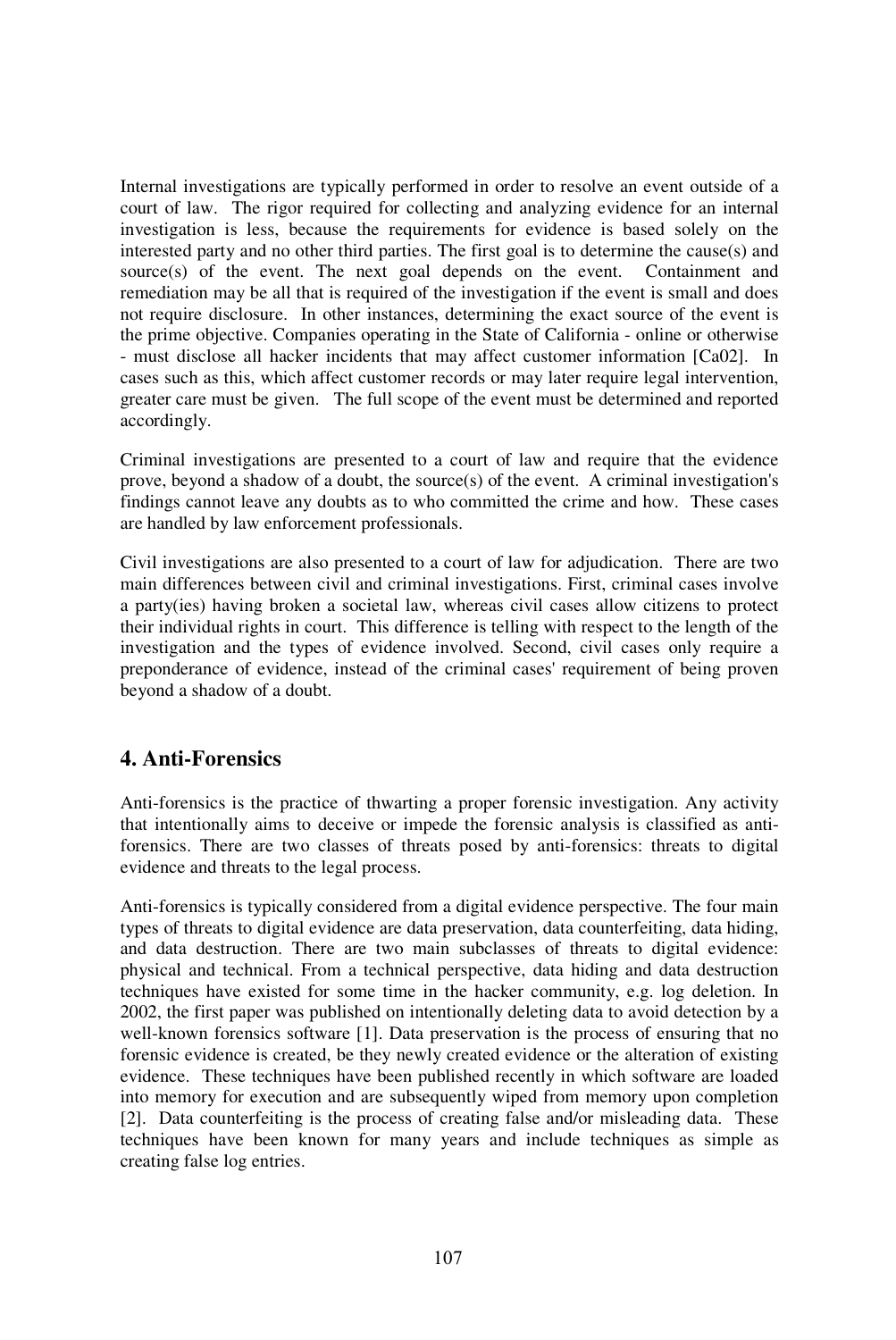The same four threats to digital evidence exist from a physical perspective. First, media preservation can be achieved through write blocking devices and other means of ensuring that the media are not altered. Media destruction can be performed through the use of chemical, magnetic, and mechanical means. Mechanical threats, such as the use of a hammer or a knife, the use of a magnet or by a chemical solution can all destroy the media. Media replacement is done by replacing the affected system(s) with replicas. The other physical threat is displacement, in which the devices or media are stolen or otherwise moved.

Legal anti-forensics techniques exist as well. Legal doubt can be intentionally created in order to avoid prosecution. If it is not clear who performed an event or how it occurred, prosecution is difficult, especially in criminal cases. Crossing jurisdictions increases the difficulty to bring a matter to court, as well as increasing the difficulty of acquiring all evidence. Additionally, privacy laws, theoretical doubts (e.g., theoretical breakthroughs against MD5), and creating new legal precedents pose threats to investigations.

# **5. Taxonomy of Threats**

Two major categories of threats to computer forensics by the effect they have on the forensic environment exist: threats to digital evidence and threats to the legal process.

### **5.1 Threats to Digital Evidence**

The class of threats to digital evidence includes potential actions that can negatively affect the goals of the investigatory process by compromising digital evidence. There are the following subclasses of technical threats:

- Evidence Preservation: prevention of creation data that later may be used as evidence.
- Evidence Destruction: destruction of data that later may be used as evidence.
- Evidence Hiding: taking special steps to prevent investigators from accessing data.
- Evidence Counterfeiting: creation of misleading digital evidence.

All four subclasses can be divided into technical and physical threats by the way these threats affect the evidence. Technical threats are projected through software, while physical threats are projected through processes outside of the computer logic.

Table 1 provides examples of such threats.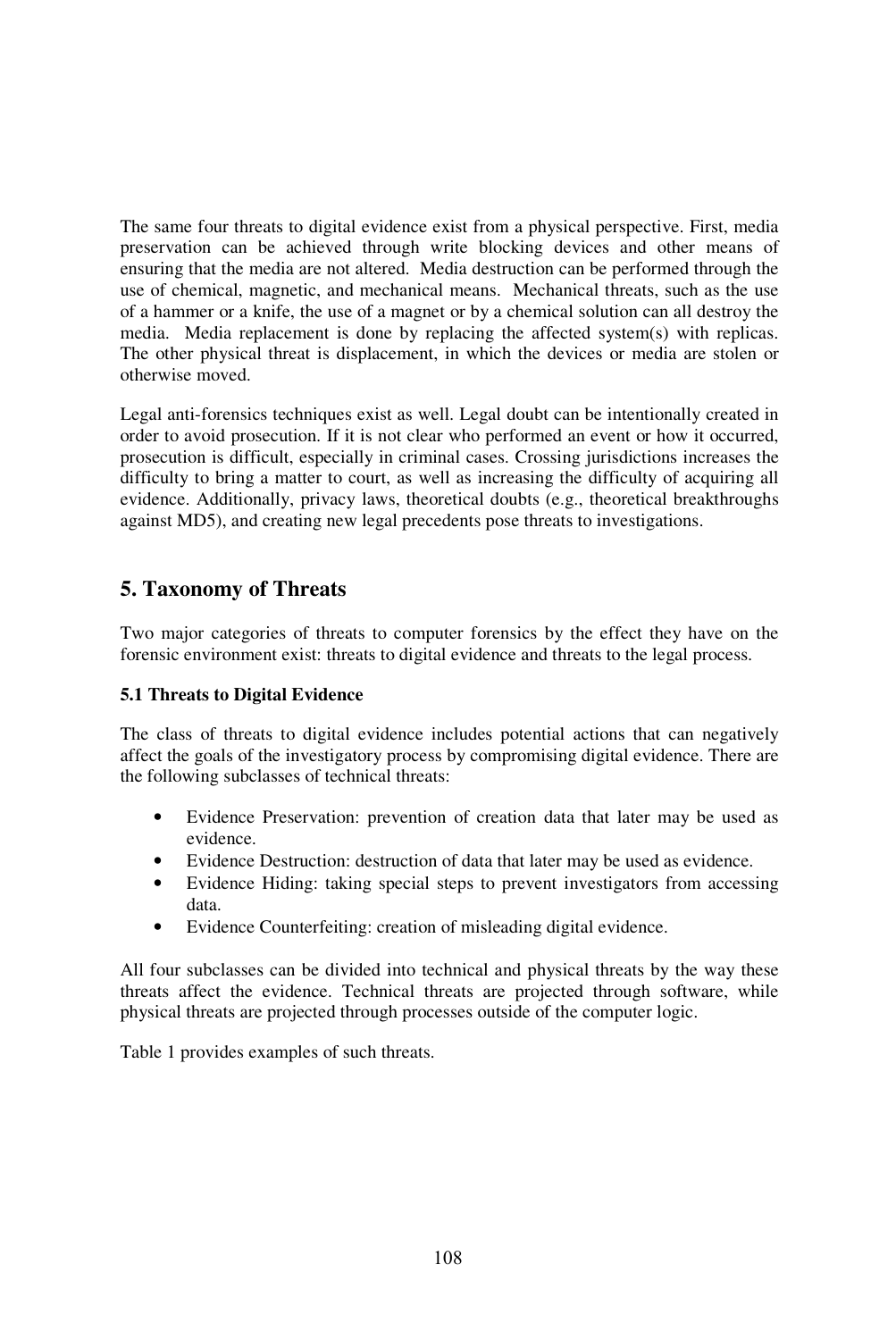| Class                          | <b>Subclass</b> | <b>Example</b>                                                                                                                         |
|--------------------------------|-----------------|----------------------------------------------------------------------------------------------------------------------------------------|
| <b>Evidence Preservation</b>   | Technical       | Prevention from writing to hard drive.                                                                                                 |
| <b>Evidence Preservation</b>   | Physical        | Installation of data gathering equipment that<br>does not communicate with host network,<br>such as a silent sniffer.                  |
| <b>Evidence Destruction</b>    | Technical       | Deletion of log file entries.                                                                                                          |
| <b>Evidence Destruction</b>    | Physical        | Chemical, magnetic, mechanical destruction<br>of media containing evidence.                                                            |
| Evidence Hiding                | Technical       | Use of encryption or steganography.                                                                                                    |
| Evidence Hiding                | Physical        | Use of smart cards or hardware<br>cryptographic modules.                                                                               |
| <b>Evidence Counterfeiting</b> | Technical       | Creation of misleading log file entries.                                                                                               |
| <b>Evidence Counterfeiting</b> | Physical        | Physical replacement of system hard drive<br>with a ghost image of the original hard drive<br>with non-incriminating digital evidence. |

**Table 1: Examples of threats by class and subclass.**

### **5.2 Threats to Legal Process**

The class of threats to the legal process includes potential actions that can negatively affect the goals of the investigatory process by providing legal obstacles to collection, analysis, or presentation of digital evidence. The following are subclasses of threats to legal process:

- Sufficient Doubt: rules, regulations, and steps taken that ease the process of creation of sufficient doubt regarding the collected digital evidence.
- Privacy: rules, regulations, and steps taken that ease the process of denying the prevention of collection or presentation of digital data due to privacy concerns, which creates problems for the authentication of evidence,
- Cross-Jurisdictional Nature: rules, regulations, steps taken that prevent a forensic investigation started in a given jurisdiction to successfully obtain evidence from another jurisdiction.
- Significant Changes in Scientific Foundation: the threat is posed by scientific research that changes the environment that the proceedings are relied on. Such environmental changes may make the process of collection, preservation, and analysis of digital evidence unacceptable or foundationless.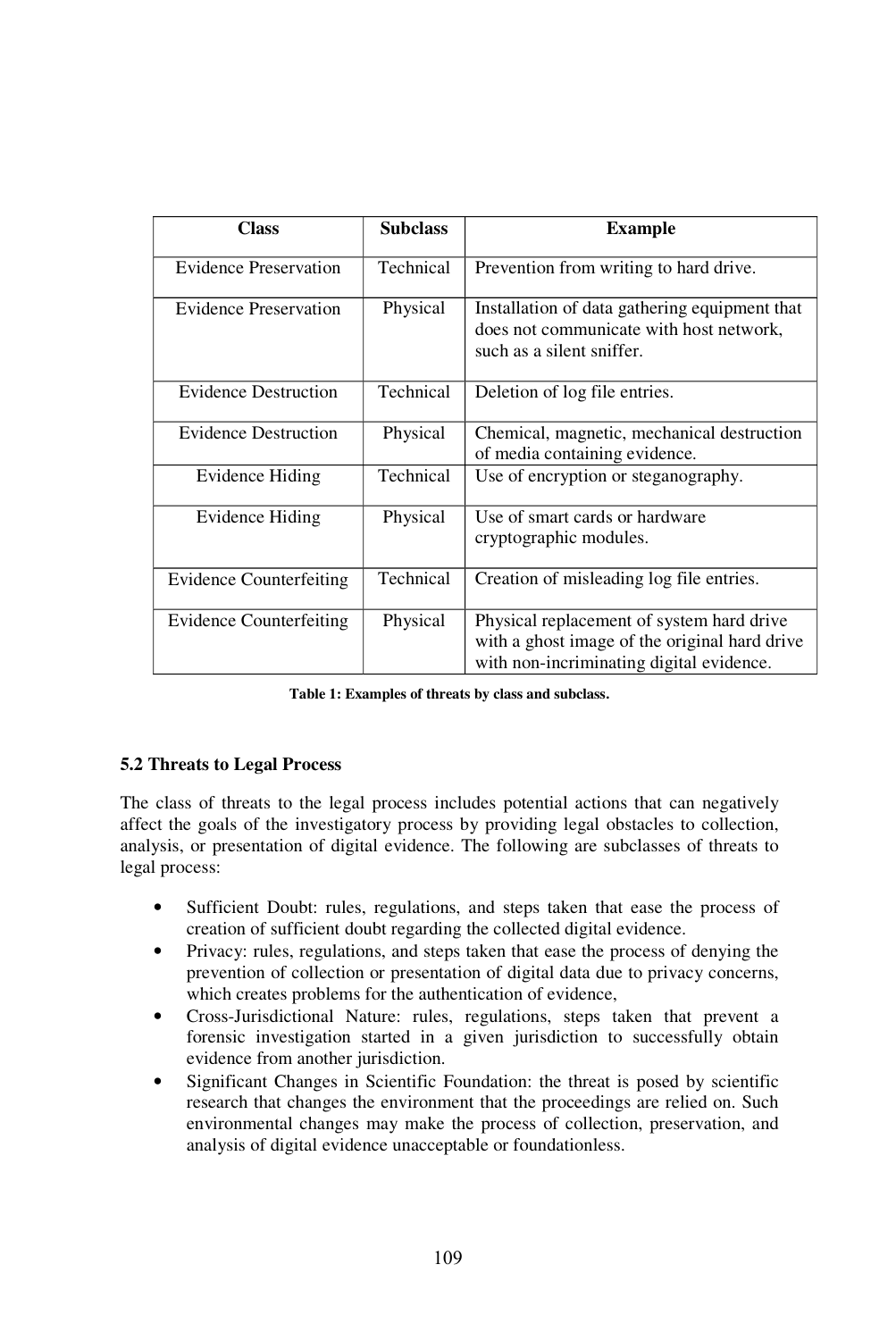The following provides examples of threats to the legal process:

**Sufficient Doubt**: Perform a crime from publicly-accessible or virus-infected computer; use of repudiation techniques such as communication through public forums or "mixed networks;" the creation of legal precedents.

**Privacy**: European Union laws prohibit transfer of personal data of EU citizens to outside of the EU.

**Cross-Jurisdictional Nature**: Performing crime from a jurisdiction with no extradition and no working relationship with the law enforcement of the target jurisdiction.

**Significant Changes in Scientific Foundation**: Recent proofs of weakness in SHA-1 and MD5 algorithms [Sc05].

## **6. Case Study**

While several of the threats are widely known in practice, some are rarely seen in the field. This section presents an example of a case in which some of the less common forensic threats were encountered. The case involved a US-based company who was facing internal intellectual property theft, where evidence destruction and hiding, as well as cross-jurisdictional issues were occurring during the internal investigation.

A US-based medical device company ("A") who had a principal founder leave the company to start a competing company ("B") outside of the US in a country whose extradition and data export laws are known to be difficult for investigations. Because "B" was located in a country that is known to be uncooperative, evidence could not be gathered directly by "A." This legal impediment meant that "A" had to internally handle the intellectual property theft and stop future theft from occurring. This is an example of a legal process threat involving cross-jurisdictional issues.

The initial scope of the investigation was to determine employees who were stealing intellectual property and providing them to "B." The suspected employees consisted of executives, R&D scientists, and IT staff. The first step was to install sniffer devices for email and instant messages. "A" had three locations, one in the US, one in the EU, and one in Latin America. Sniffers were installed at all three locations, and current server email files were acquired.

Initial analysis of the email confirmed the belief that some of the original suspected employees were involved in suspicious emails, though those emails were not themselves smoking guns or sufficient evidence for employment termination. Analysis began on the instant message traffic via keyword searching. Instantly it was noted that data from one of the locations was missing. "A's" Latin American site's IT staff had stolen the device (as well as other equipment) before leaving the company, which prevented traffic analysis via this form of physical evidence destruction. The instant message traffic was surprisingly devoid of any relevant evidence or clues.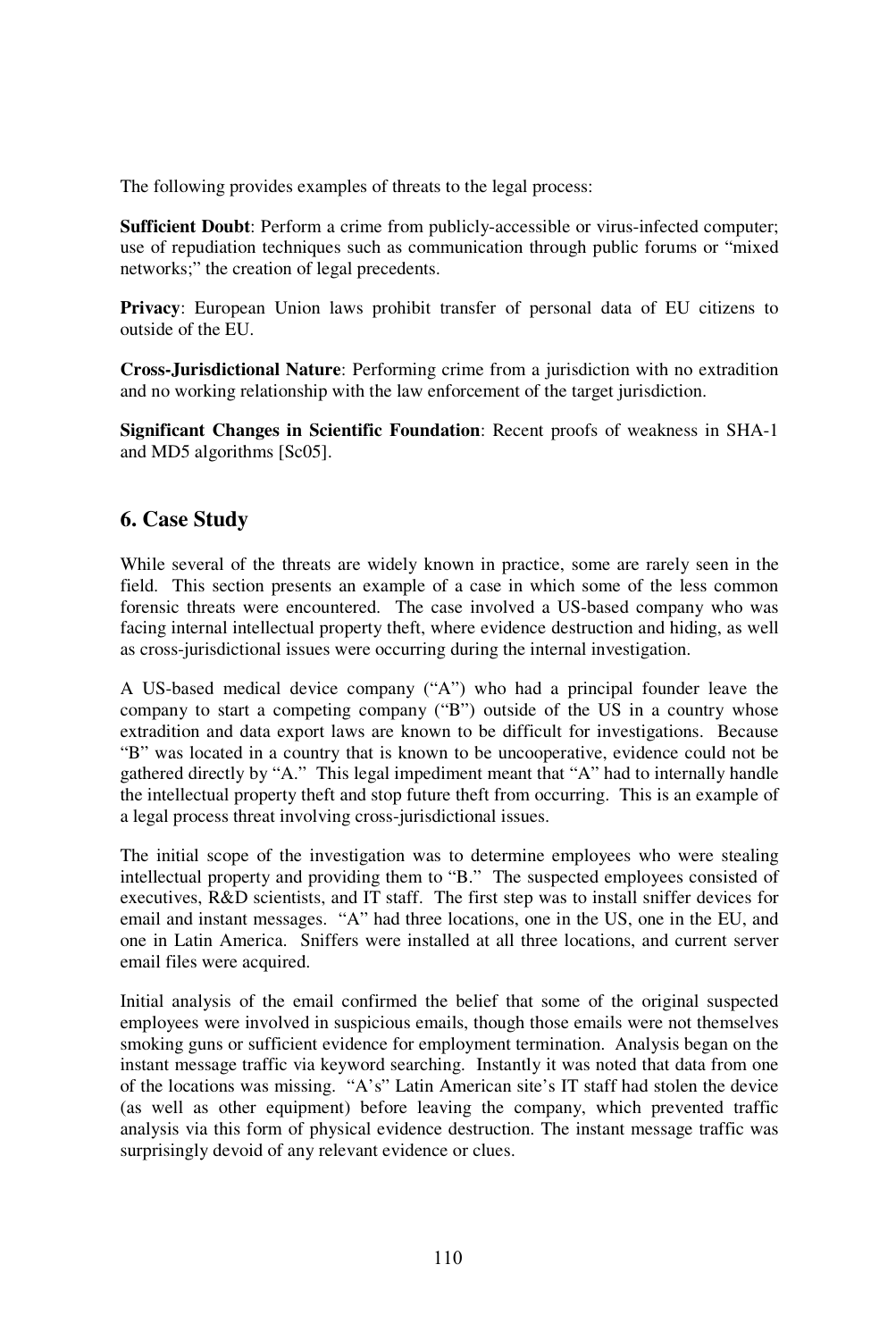Further email analysis was performed – this time focusing on two pieces: the IT staff personnel who may have stolen the sniffer device and any correspondence relating to tipping off other employees of the internal investigation. Keyword searches, such as "investigation" and "instant message," yielded some results that allowed "A" to hone in on a specific set of employees, whereby those employees' hard drives were acquired and analyzed. Although the investigation did yield results, evidence was lost and additional intellectual property was most likely lost due to anti-forensic techniques and issues.

### **7. Conclusion**

Anti-forensics poses a large challenge to each type of forensic investigation. As advancements in anti-forensics are made, the computer forensic body of knowledge and best practices must adapt. In order to do so, an overall taxonomy of threats is required. These threats must then be accounted for and properly classified. This paper provides the overall taxonomy and means for classifying future threats.

There exist two major categories of threats: threats to digital evidence and threats to the legal process. Threats to digital evidence are based on four classes: preservation, destruction, hiding, and counterfeiting. The subclasses for these threats are physical and technical. In addition, threats to the legal process exist. These threats are crossjurisdictional, creating sufficient doubt, significant changes in scientific foundation, and threats based on privacy.

### **7.1 Future Work**

Future work on this topic includes several steps. First, the development of a full taxonomy of threats, both anti-forensics and unintentional should be created to account for all possible threats. This paper focused on the intentional threats by an adverse party. Outside threats exist in which inherit weaknesses in the process, such as MD5 and chain of custody can prove to be problematic.

The second work is the creation of controls to account for and mitigate the threats posed to computer forensics. As in security, controls can be created for computer forensics. The threats posed to computer forensics are not insurmountable, and as such, they should be controlled through the methodical creation of better software and processes.

The third extension of this work is research into a third subclass of threats, namely "social" anti-forensic threats. Social threats include many of the same threats and themes as social threats to computer security. Collusion, for one, can have a negative impact on a forensic investigation if one person warns others involved in an incident to cover their digital tracks. Incorporating social activities and other non-digital evidence into computer forensic research can provide valuable insights for practitioners.